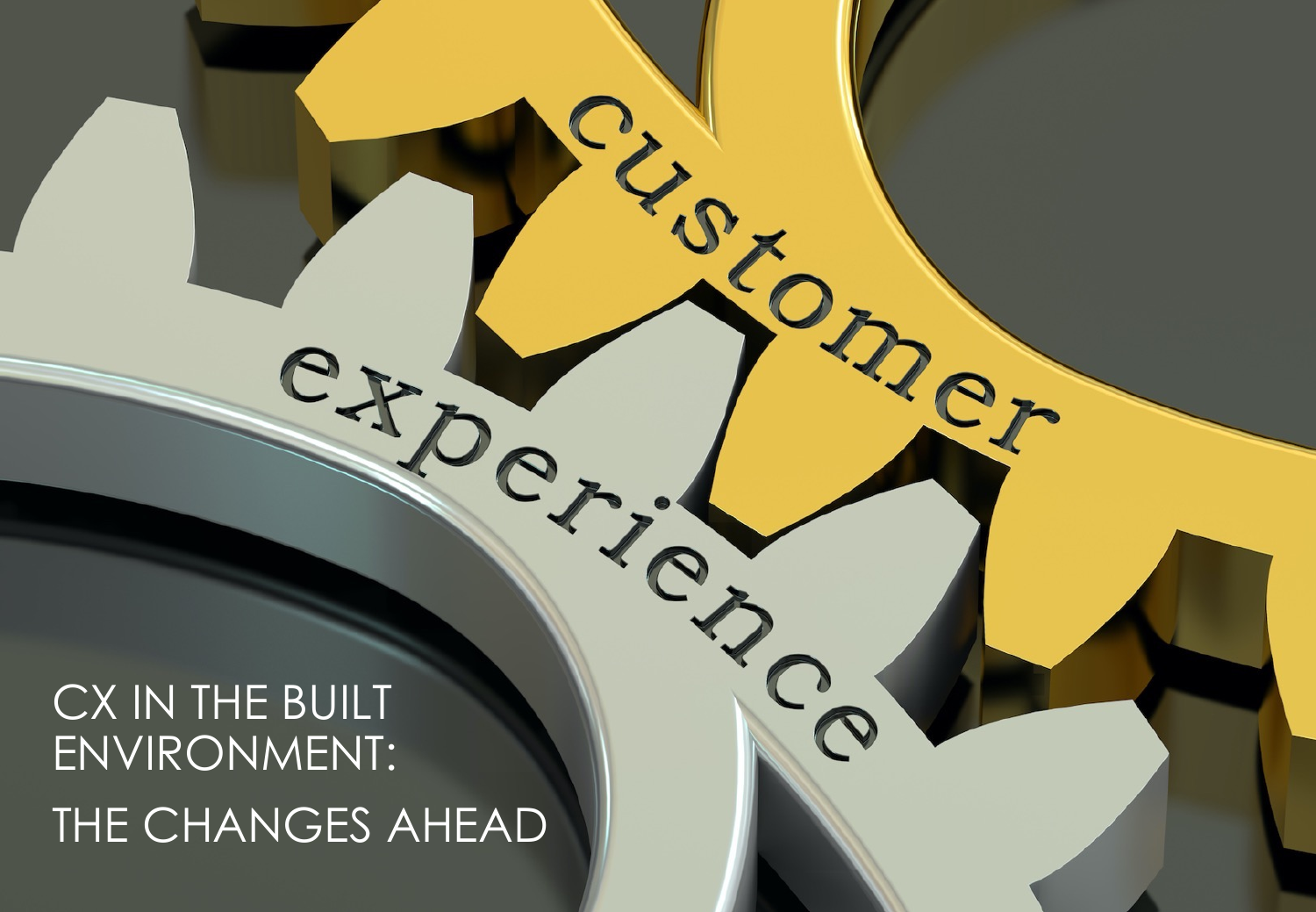For years the experience of customers across the built environment supply chain has remained comfortably undisturbed. While CX in many other sectors has undergone significant transformation.

This is changing, thanks in part due to the 'enforced experimentation' of successive lockdowns, coupled with the ever-deeper integration of digital technology.

We look at three key trends, their impact upon customer experiences and what you need to be doing.

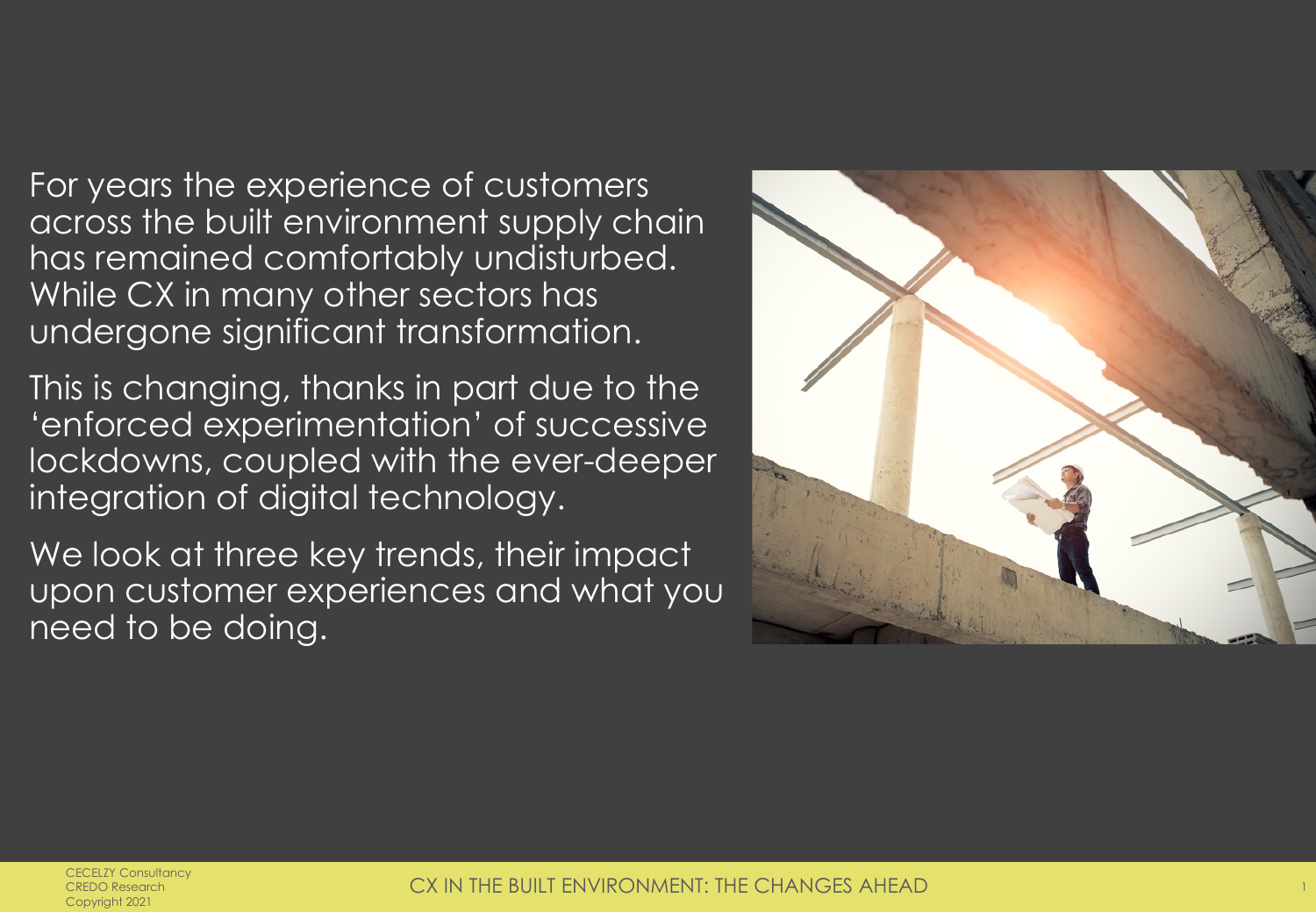# MORE ZOOM TIME

#### WHAT?

This is the most obvious and profound change.

Expect to see less and less business done face-to-face. There's no going back now.

# SO WHAT?

Customers are still going to want strong working relationships with their suppliers – centred around Zoom, supported by infrequent meetings and backed up by online support.



## WHAT NOW?

Have you got the right people in place, with the right training and technology?

Get it right and virtual CX will be more efficient. And more rewarding.

On the horizon - VR integration into calls.

CECELZY Consultancy CREDO Research Copyright 2021

CX IN THE BUILT ENVIRONMENT: THE CHANGES AHEAD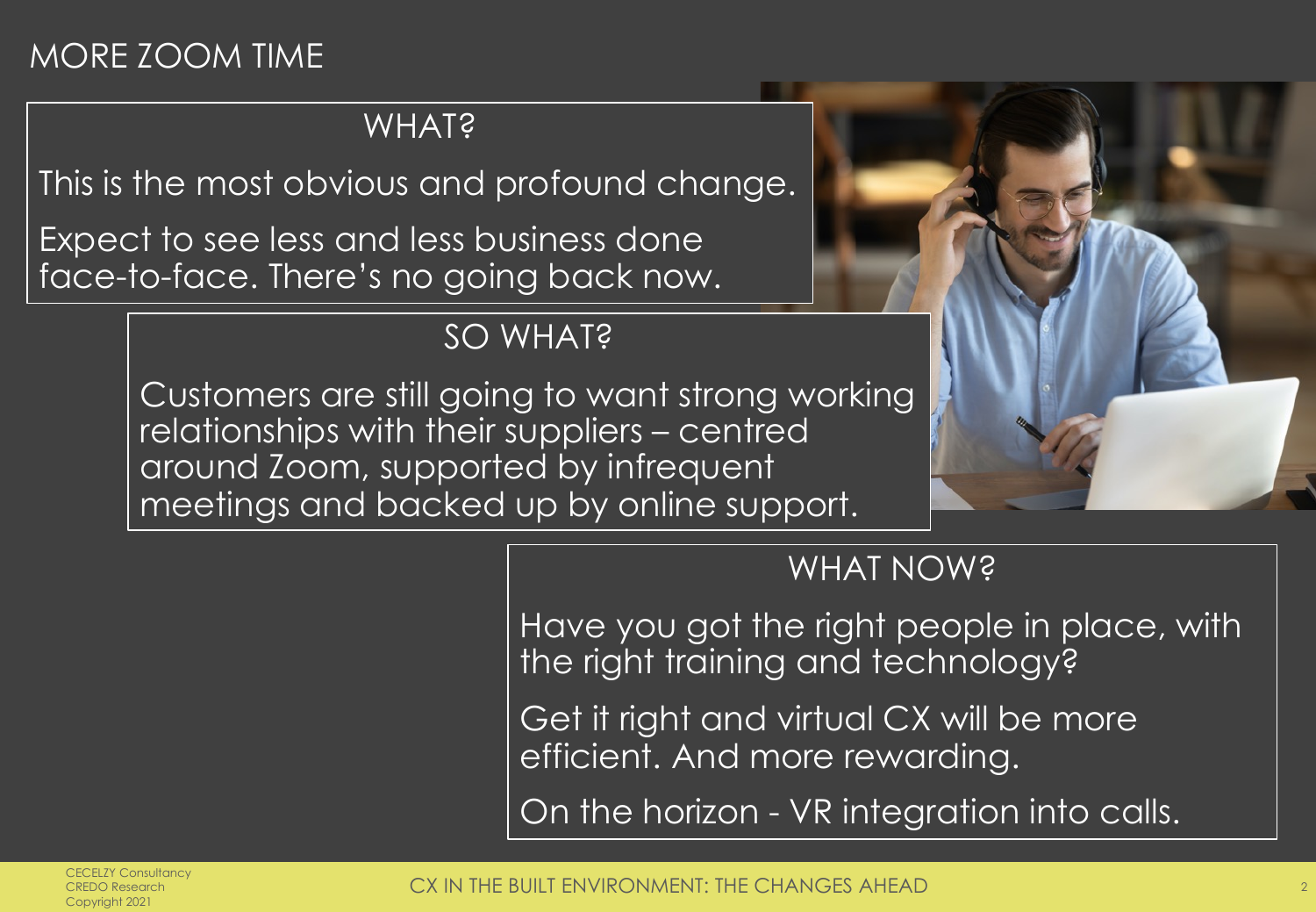## NEW FACES AND DIFFERENT NEEDS

#### **WHAT?**

The workplace is becoming more fluid. Greater demands for flexibility, decentralisation and hybrid models will impact upon all customer experiences.

# SO WHAT?

The roles, and job titles, of decision makers across the supply chain are changing. We're likely to see increased influence from HR, FM and IT departments.

#### WHAT NOW?

CX strategies will adapt to serve different decision makers, with different decision criteria.

From specification to purchase, expect to build new relationships and understanding.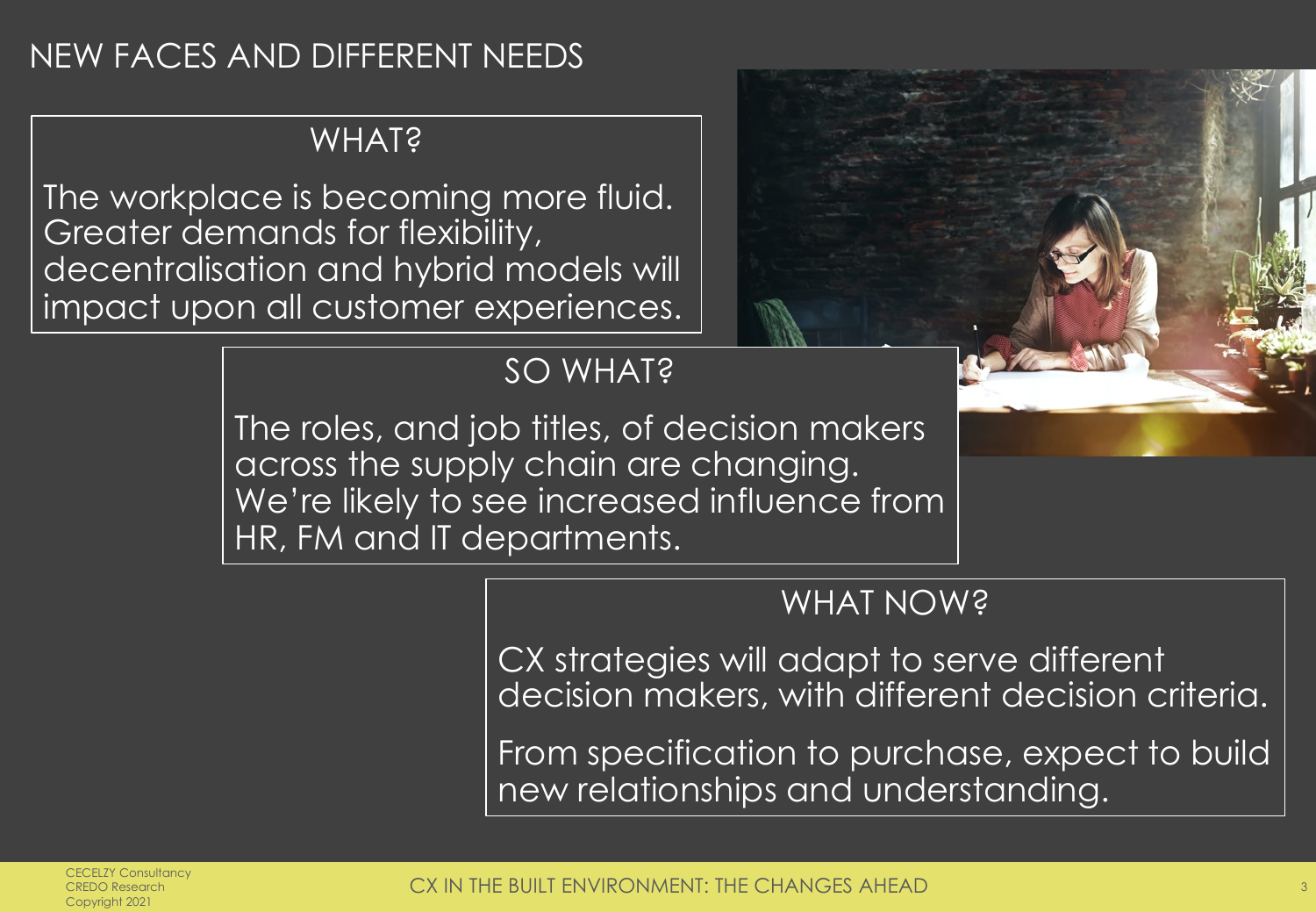# DIGITAL EVERYWHERE

## **WHAT?**

Intelligent automation and digital CX is becoming the new battleground.

# SO WHAT?

CX will evolve to become channeless and multimodal.

Driven by many factors, from predictive analytics, to 5G, BIM and the Internet of Things.



## WHAT NOW?

Huge opportunities for smart self-service, IVAs, better customer understanding and hyper-personalization.

Integration of platform-driven AI and VR, supported by excellent customer data.